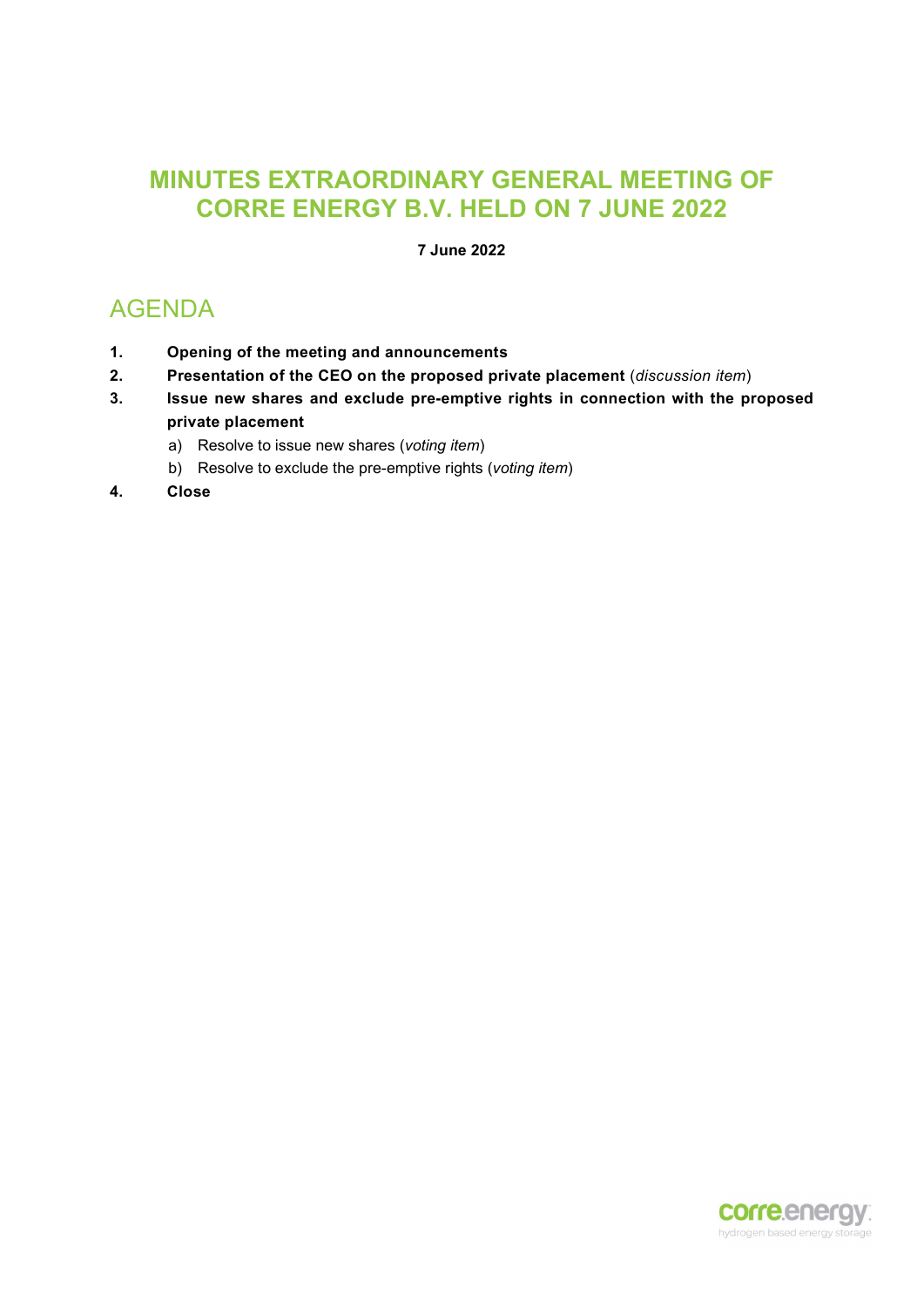MINUTES of the extraordinary general meeting of Corre Energy B.V., with registered office in Groningen, the Netherlands ("Company"), virtually held on 7 June 2022 at 17:00 CEST (the "Meeting").

IN THE CHAIR: Mr. Frank Allen (the "Chair")

#### **1.** Opening of the meeting and announcements

The Chair opened the virtual Meeting of the Company and informed the Meeting that he will act as chair of the Meeting and welcomed all attendees.

The Chair explained that due to the Dutch law measures and recommendations relating to the coronavirus (COVID-19) and in accordance with the temporary Dutch COVID-19 Act, shareholders could not attend the Meeting in person. Shareholders, including others entitled to attend the Meeting, were provided the opportunity to participate in the Meeting via Microsoft Teams. He furthermore explained that English will be used as the main language during the Meeting.

The Chair informed the Meeting that on behalf of the Company, besides the Chair, the following members of the Board were present via videoconference:

- 1. Keith McGrane, Executive Director, CEO;
- 2. Darren Patrick Green, Executive Director, President;
- 3. Luca Moro, Non-Executive Director; and
- 4. Rune Eng, Non-Executive Director.

The Chair also noted that Naomi Bailey of the Company was also present at the Meeting via videoconference and will act as Secretary of the Meeting.

The Chair further noted the attendance of members of the Company's executive management via videoconference:

- 1. Patrick McClughan, Chief Strategy Officer; and
- 2. Matthew Savage, ad interim Chief Financial Officer.

The Chair noted that the agenda with explanatory notes were made available to the shareholders on 24 May 2022 by publication on the Company's website. The record date for the Meeting was 30 May 2022. Shareholders were given the opportunity to submit questions relating to agenda items prior to the Meeting. No questions were submitted prior to the Meeting.

Subsequently, the Chair determined that the Meeting has been convened and is held with due observance of all relevant statutory requirements and provisions of the articles of association and consequently that the Meeting was authorised to adopt legally valid and binding resolutions.

The Chair noted that 50,047,636 shares were recorded for the Meeting, representing the same number of votes (80.70% of the issued share capital).

The Chair then proceeded with the next agenda item.

#### 2. Presentation of the CEO on the proposed private placement

On 24 May 2022 the Company announced that a placing to raise approximatively €10-15 million in new equity with certain institutional and other professional investors in Ireland and the United

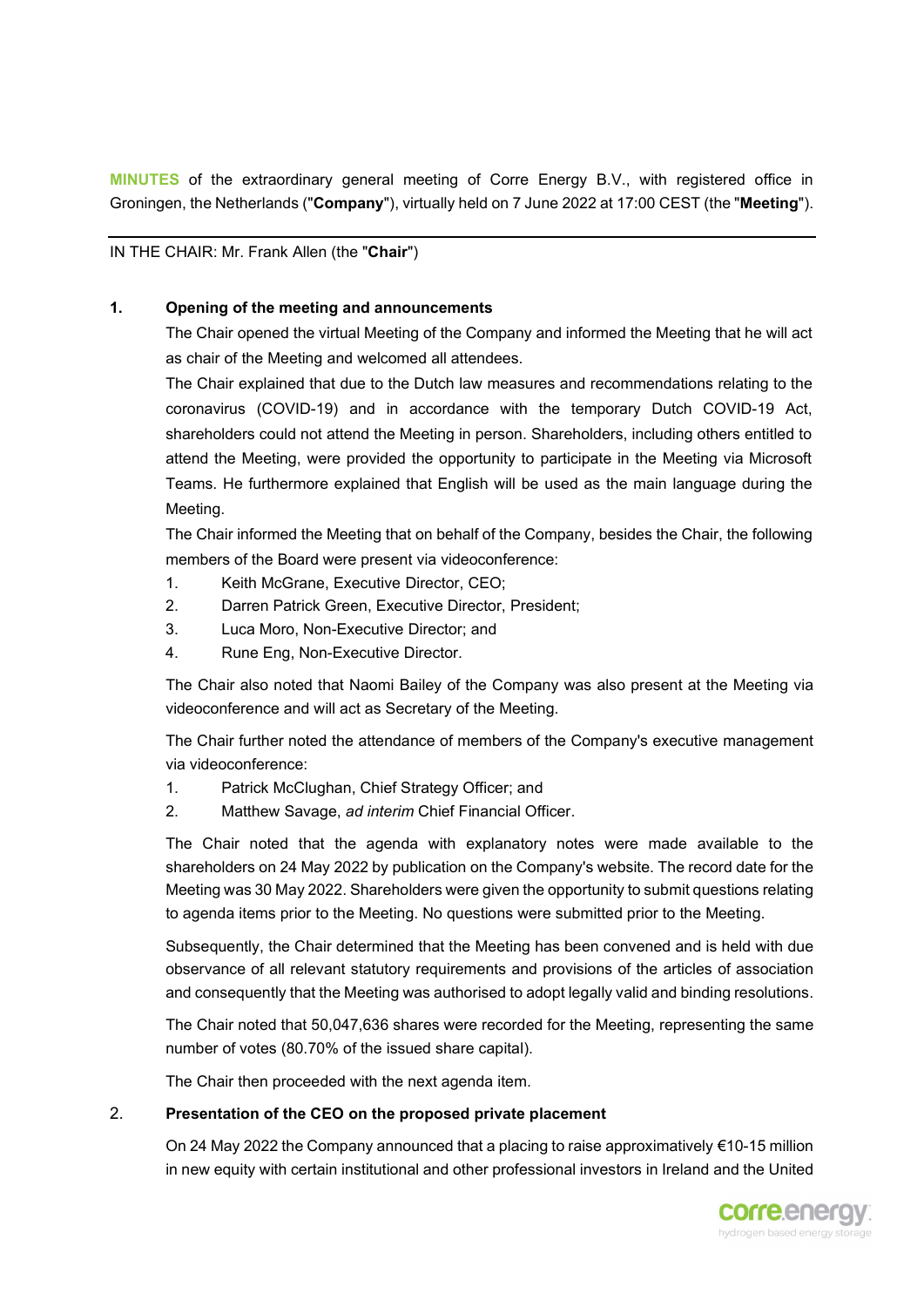Kingdom, to a very restricted number of investors who are reasonably believed to be qualified institutional buyers (as defined in Rule 144A under, and in compliance with, the U.S. Securities Act of 1933, as amended or an appropriate exemption thereunder) and to certain other investors in Ireland (the "Placing") was completed successfully. Total funds raised under the Placing are €10.878,921.

The Placing is conditional on the resolutions set out under 3a) and 3b) of the Agenda of the EGM.

The Chair furthermore set out the that since the Company's IPO, the global need to accelerate the deployment of renewable energy and the need to ensure security of energy supply has intensified. More specifically, the EU Commission published its REPowerEU plan on 18 May entitled "A Plan to rapidly reduce dependence on Russian fossil fuels and fast forward the green transition". The main aim of this plan is to improve the EU's energy security and accelerate the roll-out of renewable energy deployment. Under this plan, both permitting for renewable energy projects and energy storage solutions will be accelerated with electricity storage solutions in particular described as being of "overriding public interest". The REPowerEU plan has been accompanied by a range of increased renewable energy targets from individual countries across Europe. Long duration energy storage ("LDES") is essential to integrating the different components of the energy system enabling full decarbonisation and the full deployment of a growing supply of renewable energy sources.

Demand for the Company's proven LDES solution has continued to experience heightened interest from a range of market parties and the Company will directly benefit from the REPowerEU plan and increased renewable targets. This is driving strong offtake demand for the Company's storage solutions from a range of customers including investment grade utilities and commodity trading houses.

The Chair noted that the Company's management has recognised this imperative and identified significant opportunities not just to accelerate the development of its existing pipeline of 11 EUdesignated LDES projects but also to expand its pipeline through securing new land option agreements and cavern storage agreements along with potential acquisition opportunities. This is the main driver for the current proposed transaction.

The Chair noted that the net proceeds from the Placing are expected to be used to support management's ambitious growth strategy. More specifically, the funds will be used to accelerate the development of the Company's current Green Hydrogen Hub project in Denmark and its near-term projects in Germany. The funds will also be used for the development of its unique LDES project pipeline, further project origination and to capitalise on strategic acquisition opportunities.

The EGM has been convened for the general meeting of the Company to consider and, if thought fit, to approve the resolutions approving the issue of new shares and the exclusion of pre-emptive rights to implement the Placing.

The Chair furthermore noted that the Board has unanimously approved the Placing as it considers it to be in the best interests of the Company, its shareholders and other stakeholders, and therefore asks that shareholders vote in favour of the resolutions.

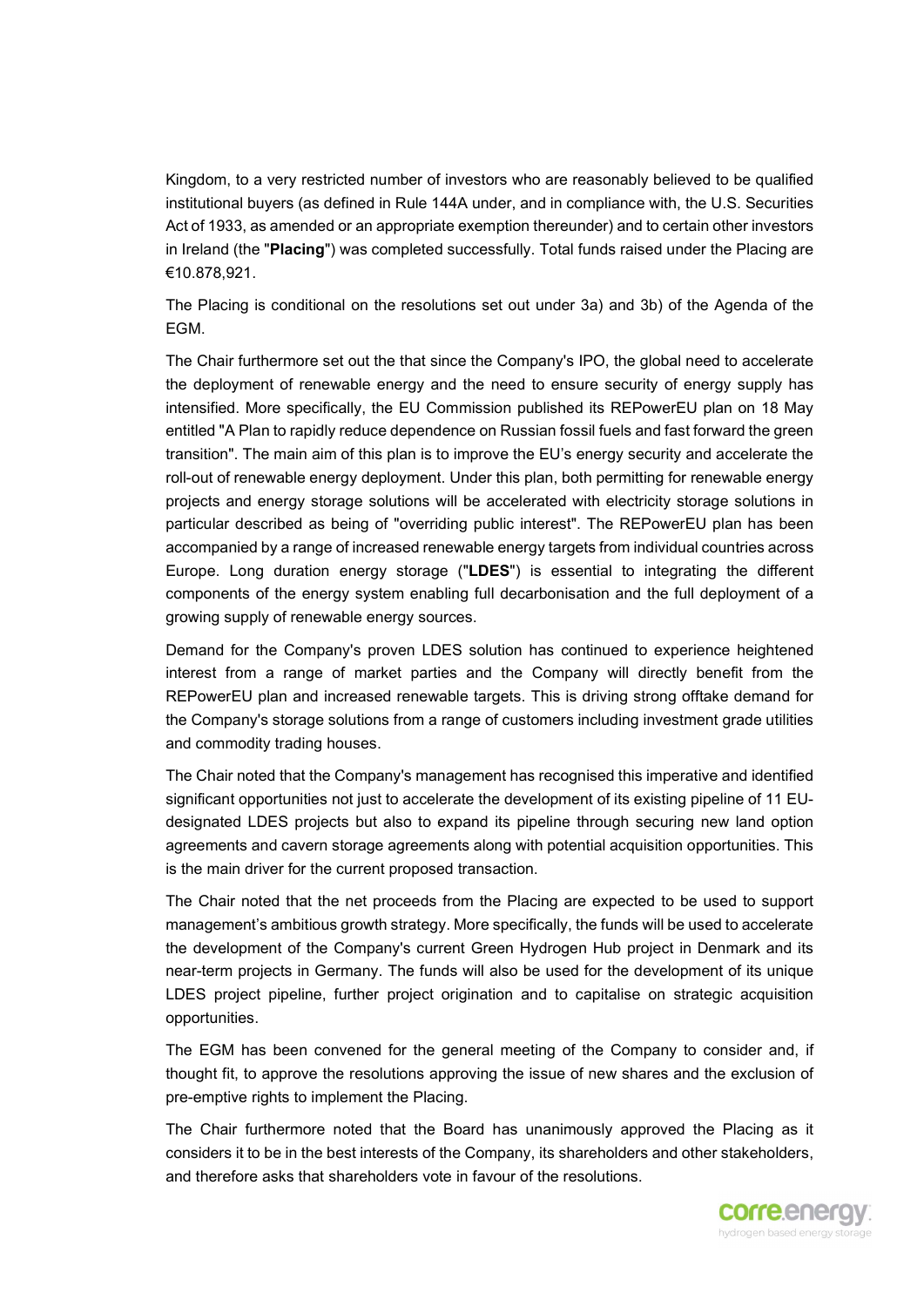The Chair then proceeded with the next agenda item.

### 3. Issue new shares and exclude pre-emptive rights in connection with the proposed private placement

#### a. Issue of New Shares

The Chair informed the Meeting that in connection with the Placing it is proposed to issue 5,880,498 shares in the capital of the Company ("New Shares") for an issue price of EUR 1.85 per New Share under the Placing, all without prejudice to the current authorisations granted to the Board on 17 September 2021 regarding the issue of shares.

The voting results were as follows:

For: 50,047,636 Against: 0 Abstain: 0

The Chair confirmed that the proposal to issue the New Shares has been adopted.

#### b. Exclusion of pre-emptive rights

The Chair informed the Meeting that in connection with the Placing it is proposed to exclude the pre-emptive rights for the issue of the New Shares under the Placing, all without prejudice to the current authorisations granted to the Board on 17 September 2021 regarding the issue of shares..

The voting results were as follows:

For: 50,047,636

Against: 0

Abstain: 0

The Chair confirmed that the proposal to exclude the pre-emptive rights for the issue of the New Shares has been adopted.

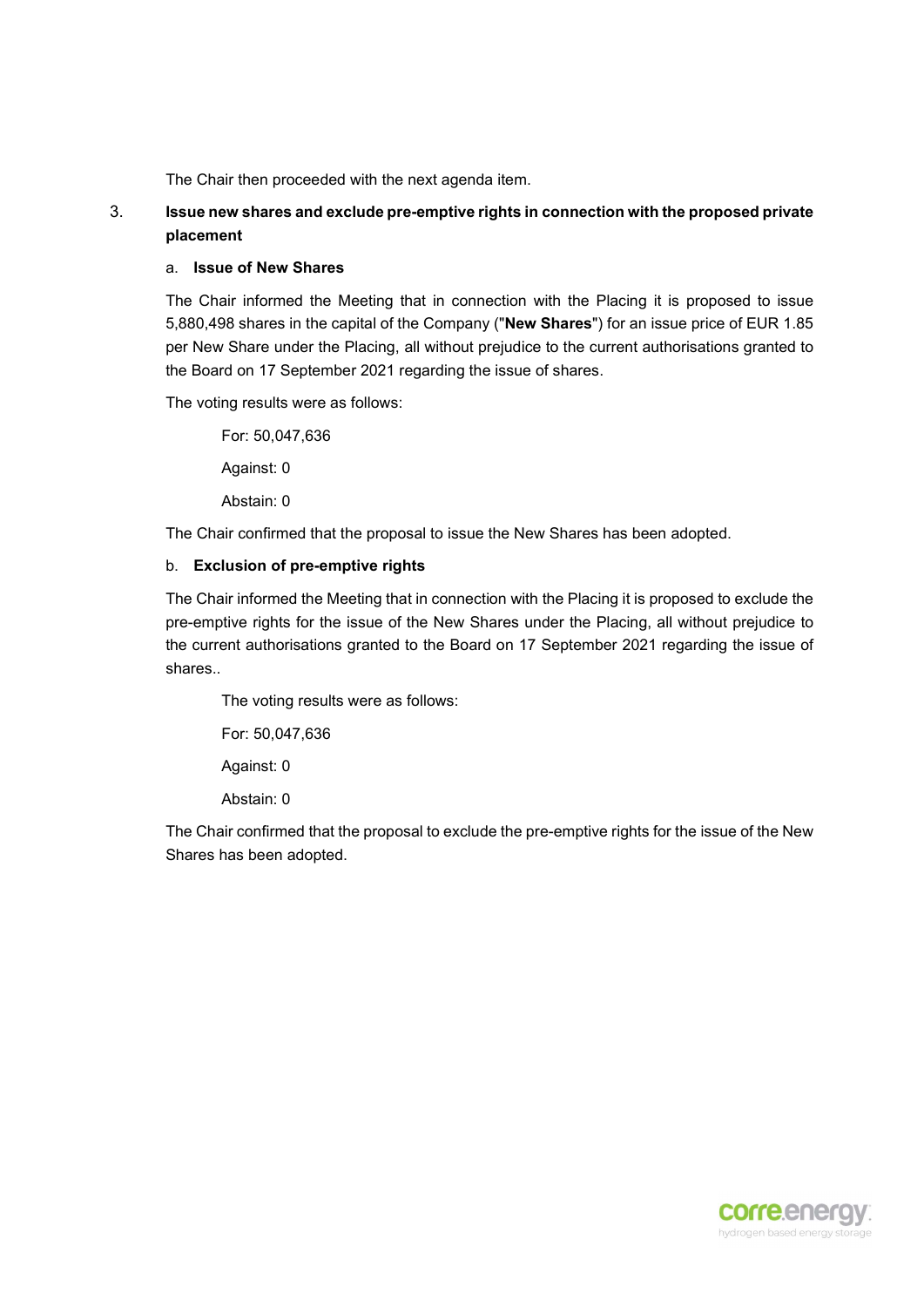There being no other business before the Meeting, the Chair declared the Meeting closed.

 $\mathcal{L}$ 

Jran Del

 $\mathcal{E}_{\mathcal{M}_{\mathcal{G}}}$ 

Chair

es. Ä Secretary